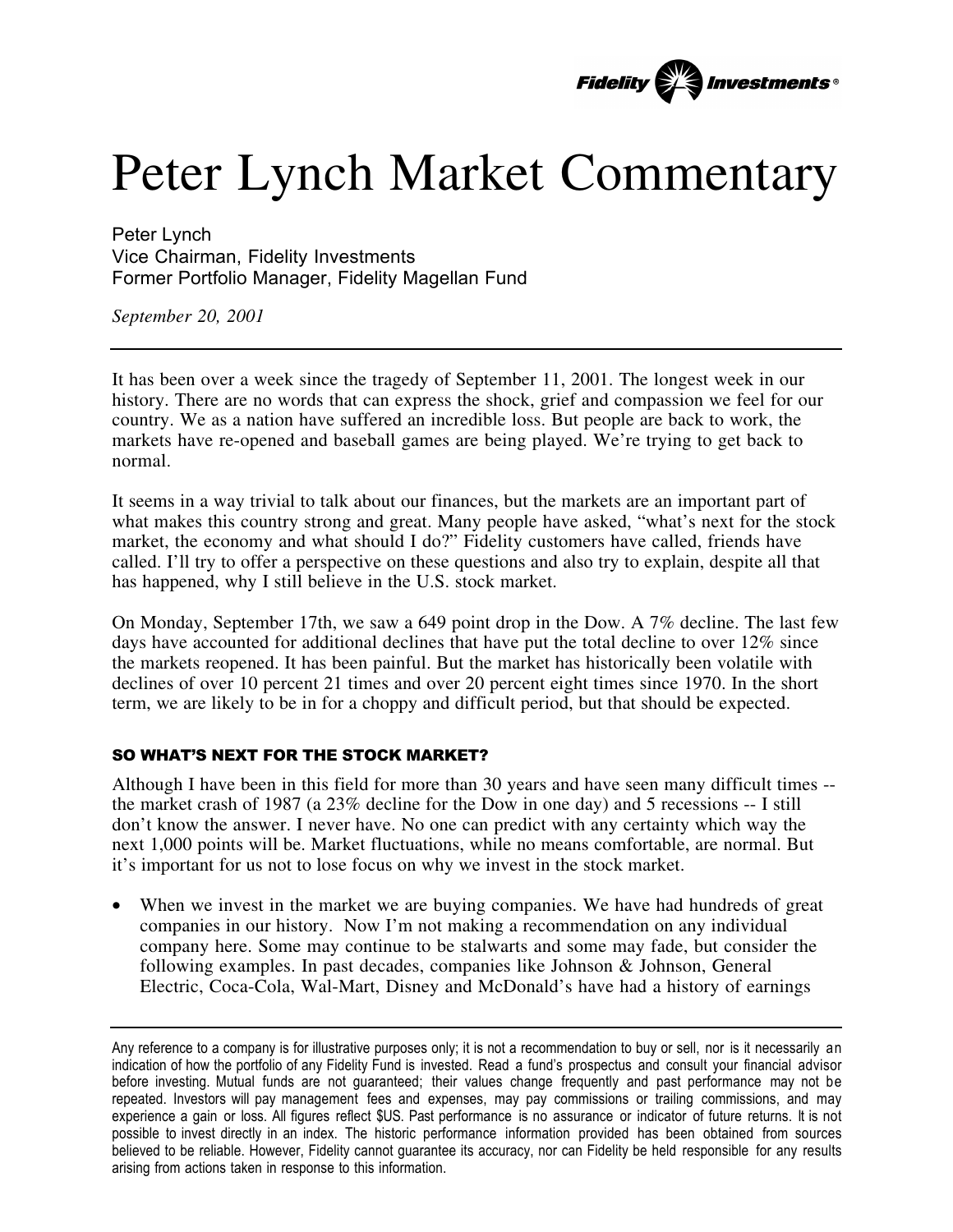

growth. And consider that there are dozens of companies that started out only 20 years ago that developed into successes with impressive historical earnings growth. Companies like Microsoft, Dell, EMC, Home Depot, Amgen and Staples to name a few. There will be dozens of new companies created with superior earnings results that will help lead the market in the coming decades.

- Since World War II, despite nine recessions and many other economic setbacks, corporate earnings are up 63 fold and the stock market is up 71 fold. Corporate profits per share have grown over 9% annually despite the down years. Nine percent may not sound like a lot but consider that it means that profits mathematically double every eight years, quadruple every 16, are up 16 fold every 32 years and are up 64 fold every 48 years. Even if earnings rates slow to 6-7%, the compounded gains will still be impressive over 10-20 years.
- What I do know about the stock market is that it looks forward. That's right, forward. Right now we are looking at some difficult situations. But every economic recovery since World War II has been preceded by a stock market rally. And these rallies often start when conditions are grim.

Certainly, recent events will affect the earnings of certain companies and sectors of the economy more adversely than others. But over the long term, I believe corporate earnings will be higher in 10 years than they are today, and dramatically higher in 20 years. And the markets will follow accordingly.

## WHAT'S NEXT FOR THE ECONOMY?

A lot of economists have said we are on the verge of a recession. I'm not an economist but I do study history. I can't tell you if we will go into a recession or not. But I can tell you that we have been tested by many recessions before and they have always been followed by recoveries.

In the last 50 years we have had many periods of economic prosperity and many periods of uncertainty. Despite 9 recessions, 3 wars, 2 Presidents shot (one died and one survived), 1 President resigned, 1 impeached, and the Cuban Missile crisis, stocks have been a great place to be. The last 12 months have already shown a slowing of the economy. Many hard-working people have lost their jobs and it has been painful. There probably will be more. The background noise and news coverage will scare people and consumer confidence will be challenged. But there are some critical factors we have to keep in mind:

Since WWII, recessions have become less severe (the severity of jobs lost has trended down during recessions from 1948-1991), are shorter (average duration is one year and average recovery is 4-8 years) and none have gotten out of control.

The United States historically has had a perfect record when it comes to rebounding from the most difficult times. With those nine recessions, we've had nine recoveries. There are many

Any reference to a company is for illustrative purposes only; it is not a recommendation to buy or sell, nor is it necessarily an indication of how the portfolio of any Fidelity Fund is invested. Read a fund's prospectus and consult your financial advisor before investing. Mutual funds are not guaranteed; their values change frequently and past performance may not be repeated. Investors will pay management fees and expenses, may pay commissions or trailing commissions, and may experience a gain or loss. All figures reflect \$US. Past performance is no assurance or indicator of future returns. It is not possible to invest directly in an index. The historic performance information provided has been obtained from sources believed to be reliable. However, Fidelity cannot guarantee its accuracy, nor can Fidelity be held responsible for any results arising from actions taken in response to this information.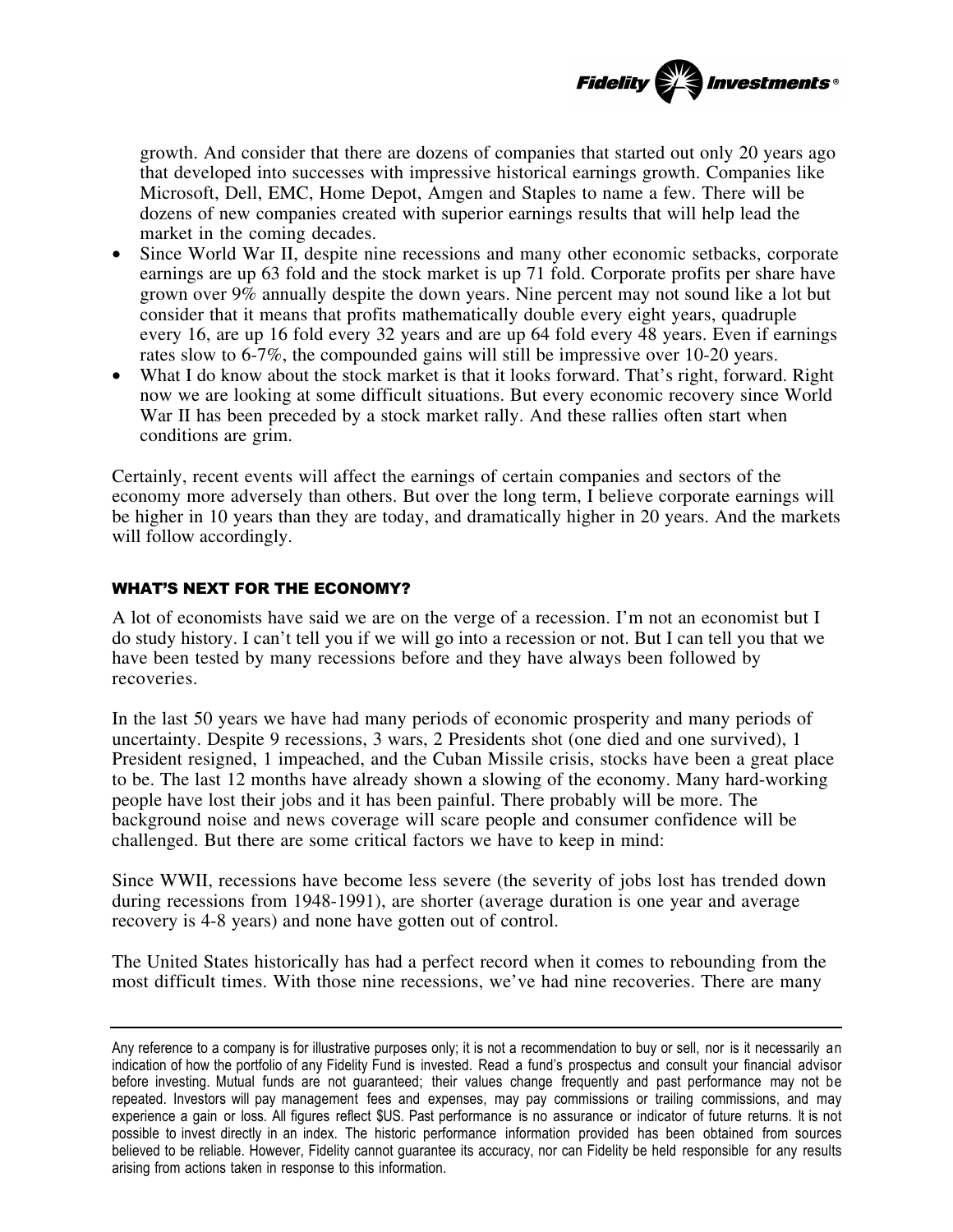

reasons why our downturns don't get out of control. Here are a few that help explain why our economic system remains strong and how these factors help keep our economy moving:

- Government spending: it goes up every year. It always does. When consumer and corporate spending declines in difficult times, government spending acts as a buffer for the economy. And currently, the federal government has a major budget surplus, helping to ensure government spending can continue, even when tax receipts decline.
- The housing market: the price of the average house has not fallen over the last 30 years. In fact, the average house has increased 5-6% over the last three years. That has created \$2 trillion in additional equity for homeowners, which is approximately what individual investors have lost in the stock market in the last two years.
- The banking system: this is an incredibly important pillar of our economy and it is in good shape. It is regulated, has ample liquidity and is backed by a solvent FDIC insurance program for deposits.
- Unemployment buffers: the majority of families have dual incomes, providing income if one spouse gets laid off. Cyclical and manufacturing jobs, which are more prone to layoffs, are a substantially smaller percentage of the work force than they were 30 years ago. And unemployment insurance supports people as they look for new jobs.
- Economic downturns lower interest rates: this reduces interest expenses for consumers and businesses and improves the affordability of purchases and capital investments (physical plants, equipment, research and development).
- Retiree benefits: pension payouts and Social Security checks provide a consistent stream of income for more than 30 million Americans.
- The college factor: we now have more than 14 million students in our universities. Their spending, tuition and college-aid programs are relatively unaffected by either a good or bad economy.
- Healthcare spending: over 10% of our GNP is related to the healthcare industry, another area that is much less affected by economic changes. People still need to see their doctors and buy prescription drugs. And we didn't have Medicaid or Medicare 50 years ago.

## WHAT SHOULD WE DO OVER THE NEXT FEW DAYS AND WEEKS?

My advice hasn't wavered from two weeks ago, two years ago or 20 years ago. It won't two or 20 years from now. The money you need for the short term to pay for a wedding or put a down payment on a house or send a child to college next year shouldn't be in the stock market. But if you've set aside adequate funds for your short-term needs, time is on your side and the stock market has historically been the place to be. And when I say long term, I don't mean three weeks from Wednesday. I mean a minimum of 5, 10 or 20 years. The market goes through difficult times; this is one of them. But if you'd been in the market for the past 15, 30 or 50 years, you'd be quite happy despite the many painful periods.

Any reference to a company is for illustrative purposes only; it is not a recommendation to buy or sell, nor is it necessarily an indication of how the portfolio of any Fidelity Fund is invested. Read a fund's prospectus and consult your financial advisor before investing. Mutual funds are not guaranteed; their values change frequently and past performance may not be repeated. Investors will pay management fees and expenses, may pay commissions or trailing commissions, and may experience a gain or loss. All figures reflect \$US. Past performance is no assurance or indicator of future returns. It is not possible to invest directly in an index. The historic performance information provided has been obtained from sources believed to be reliable. However, Fidelity cannot guarantee its accuracy, nor can Fidelity be held responsible for any results arising from actions taken in response to this information.